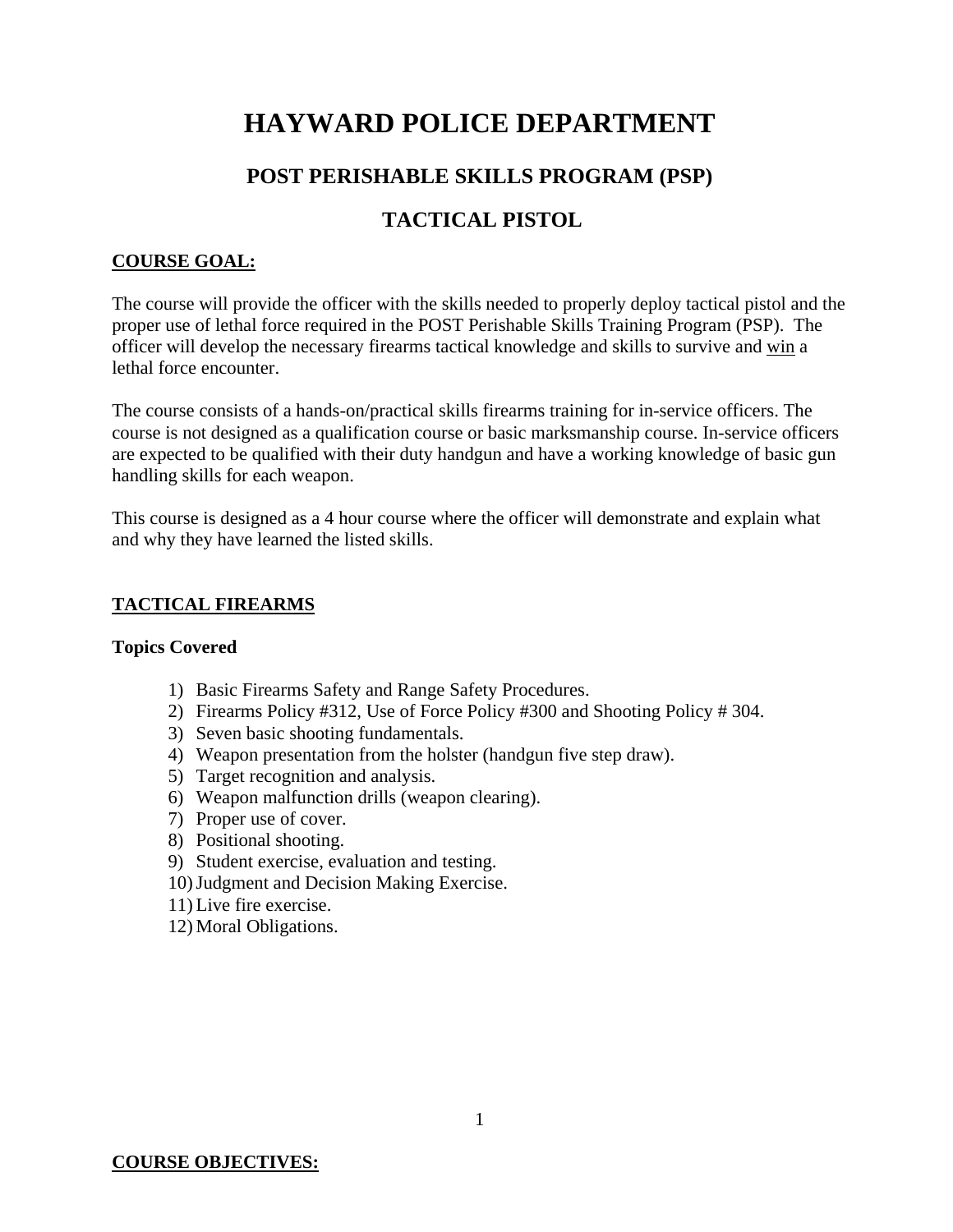The Officer will:

- 1. Demonstrate knowledge of their individual Department Use of Force/Firearms Policy.
- 2. Identify the tactical analysis key points related to tactical firearms as reported in the POST Law Enforcement Officers Killed and Assaulted (LEOKA) Studies (1994 to Present).
- 3. Demonstrate a minimum standard of tactical firearms proficiency with every technique, exercise, and course-of-fire, to include:
	- A. Judgment and Decision Making
	- B. Weapons Safety
	- C. Basic Weapon Presentation Technique
	- D. Fundamentals of Shooting
	- E. Target/Non-Target Identification
	- F. Speed, Accuracy and Effectiveness under stress and movement conditions
	- G. Shot Placement: Multiple rounds, failure drill and disabling shooting.

**Minimum standards of performance shall be tested by an instructor observing the trainee during their performance of each technique, exercise and course-of-fire. If the trainee does not meet minimum standards, as established by the presenter, remediation will be provided, possibly at a later date, until the standard is met.**

### **EXPANDED COURSE OUTLINE**

### I. INTRODUCTION/ORIENTATION

- A. Introduction, Registration and Orientation
- B. Course Objectives/Overview, Exercises, Evaluation/Testing
- C. Basic Firearms Safety **I(c)**

- 1. Treat all weapons as if they are loaded.
- 2. Never point the muzzle at anything you are not willing to shoot.
- 3. Keep finger off trigger until you are on target and ready to fire.
- 4. Be sure of your target and background.
- D. Range Safety Procedures
	- 1. Range and Tactical Safety
		- a. Follow Range Rules
		- b. Follow Instructor commands
		- c. Strict Weapon Discipline and Muzzle Control
		- d. Do not muzzle personal body parts
		- e. Know where your partners are, left and right

2

- 2. Review of Range Safety Rules
	- 1. Cover primary elements as a checklist with students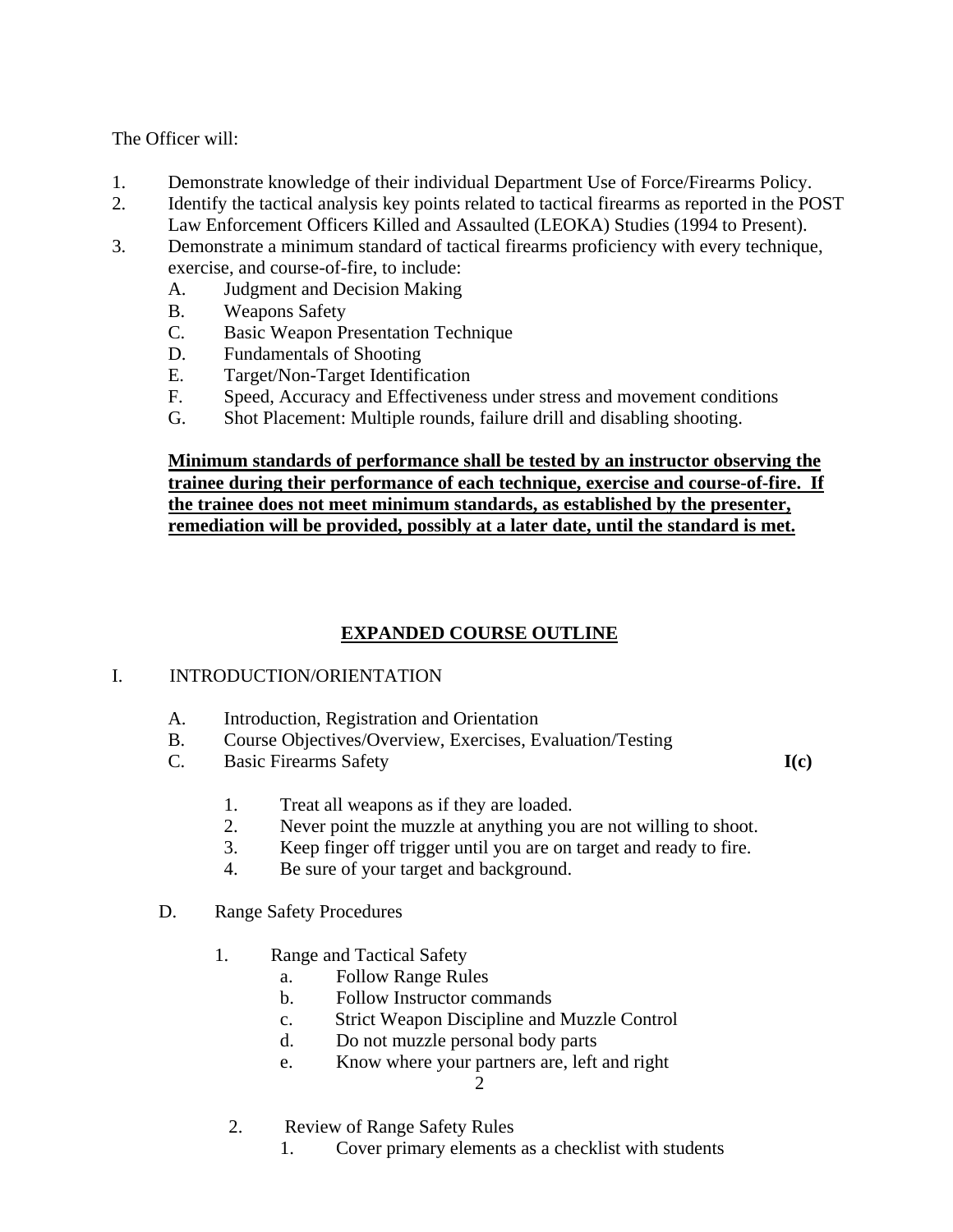| Local emergency/first aid procedures to include radio/telephone |
|-----------------------------------------------------------------|
| procedures, closest medical facility                            |

### П. LETHAL FORCE OVERVIEW

 $I(h,i,j)$ 

- Legal/Moral/Ethical Issues involving Use of Force/Lethal Force A.
- Civil Implications of using Force/Lethal Force **B.**
- $\mathbf{C}$ . Report Writing and Preliminary Investigation Overview

### Ш. USE OF FORCE/LETHAL FORCE AND FIREARMS POLICY  $I(h,i,)$

- $\mathbf{A}$ . Use of Force Options
	- Lethal Force within the spectrum of force options  $1.$
	- Verbal, Hands, Less-Lethal, Lethal Force  $2.$
	- $3<sub>1</sub>$ **Escalation and De-escalation Process**
- **B. Department Policy** 
	- Reasonable Cause to believe 1.
	- $2.$ **Imminent Danger**
	- Death or Great Bodily Injury  $3<sub>1</sub>$
	- **Fleeing Violent Felon Specifications**  $\overline{4}$ .
	- 5. Other policy areas and issues
- C. **Supporting Case Law** 
	- Tennessee vs. Garner  $1.$ 
		- **Deadly Force**  $\mathbf{a}$ .
		- **Fleeing Felon**  $\mathbf{b}$
	- $2.$ Graham vs. Conner
		- "Objective Reasonableness" a.

### IV. POST LAW ENFORCEMENT OFFICERS KILLED/ASSAULTED (LEOKA) STUDIES

3

- 1994/2001 Reports A.
- **B. Vital Statistics from LEOKA Reports**
- C.



### $V_{\cdot}$ FUNDAMENTALS OF SHOOTING

 $I(d)$ 

- A. Stance or stable shooting position
	- **Strong, Balanced Ready Position**  $1.$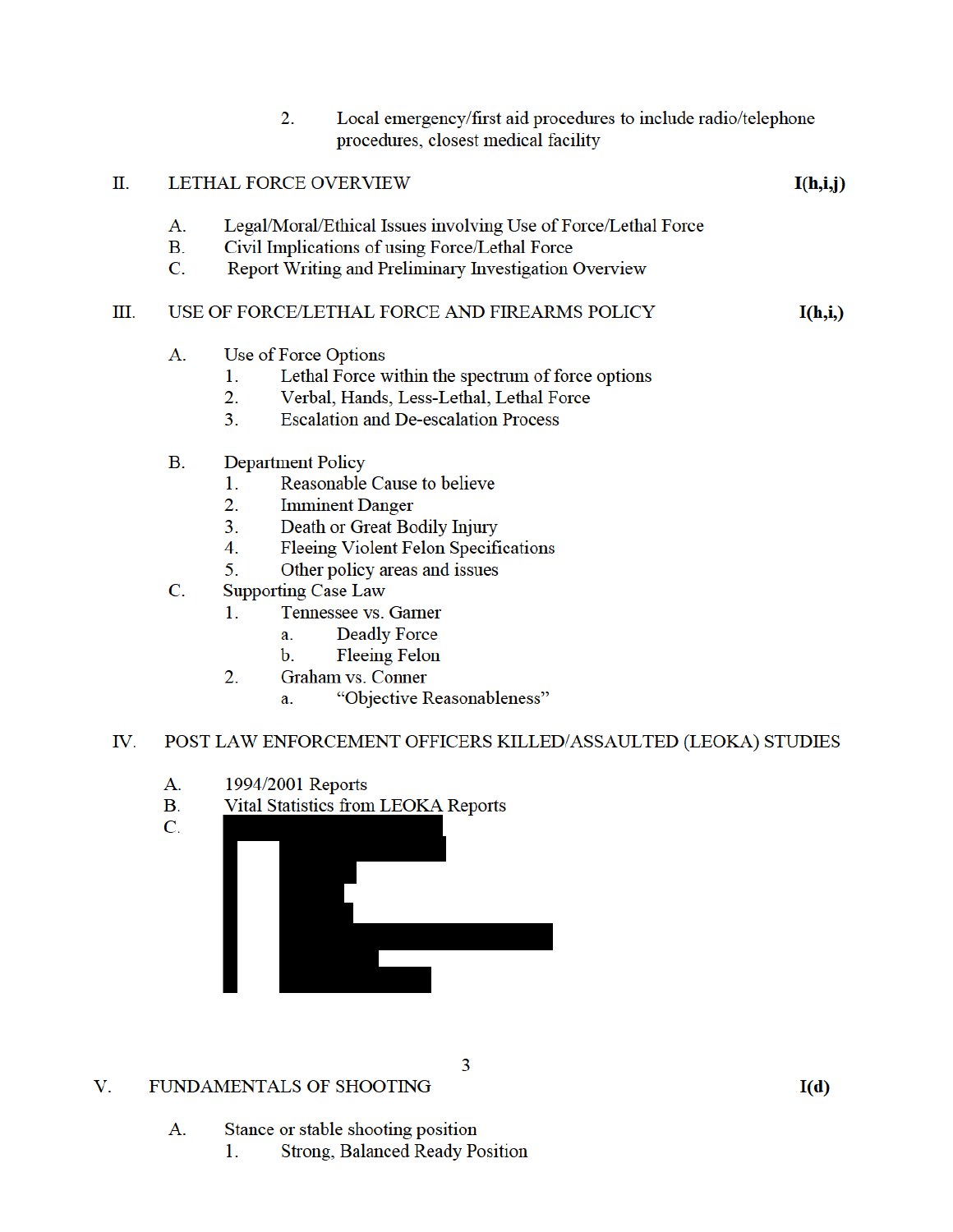- 2. Modern Isosceles or Weaver for standing position
- B. Grip
	- 1. Strong, Effective two-handed grip
	- 2. Isometric Pressure. A firm grip is all that is needed. Do not place a "death grip" on the weapon.
- C. Sight Alignment
	- 1. Lining up the top of the rear sight with the top of the front sight.
	- 2. Equal light or distance between both sides of the front sight in relation to the front sight
- D. Sight Picture
	- 1. Once sight alignment has been achieved, place the tip of the front sight on your designated target
	- 2. The tip of the front sight should be in focus. The rear sight and target should be blurred or out of focus
- E. Breathing
	- 1. Practice firing during the natural breathing pause
	- 2. Do not hold your breath while pulling the trigger
- F. Trigger Control
	- 1. Place the pad of your index finger on the trigger. Do not place too much of the finger onto the trigger
	- 2. Apply steady, rearward pressure on the trigger. The shot should come as a surprise. Do not anticipate the shot
	- 3. Once the round has been fired, allow the trigger to move forward until you feel and hear the sear reset (a small click). DO NOT remove your finger from the trigger while it is moving forward. Once the sear has been reset, do not allow the trigger to move forward any further
	- 4. Apply steady rearward pressure to the trigger, taking up the slack but not allowing another round to be fired.
- G. Follow Through
	- 1. Once the shot is fired, bring your weapon back onto target. Realign your sights, acquire another sight picture on your target, and reset your trigger sear preparing to shot another round.

### *Shooting fundamentals applies to all types of firearms (handgun, rifle, shotgun, lesslethal).*

## 4

## VI. FIVE COUNT PISTOL PRESENTATION

- A. Count One
	- 1. Good Grip, hand high on the back strap
	- 2. Holster Unsnapped, both snaps.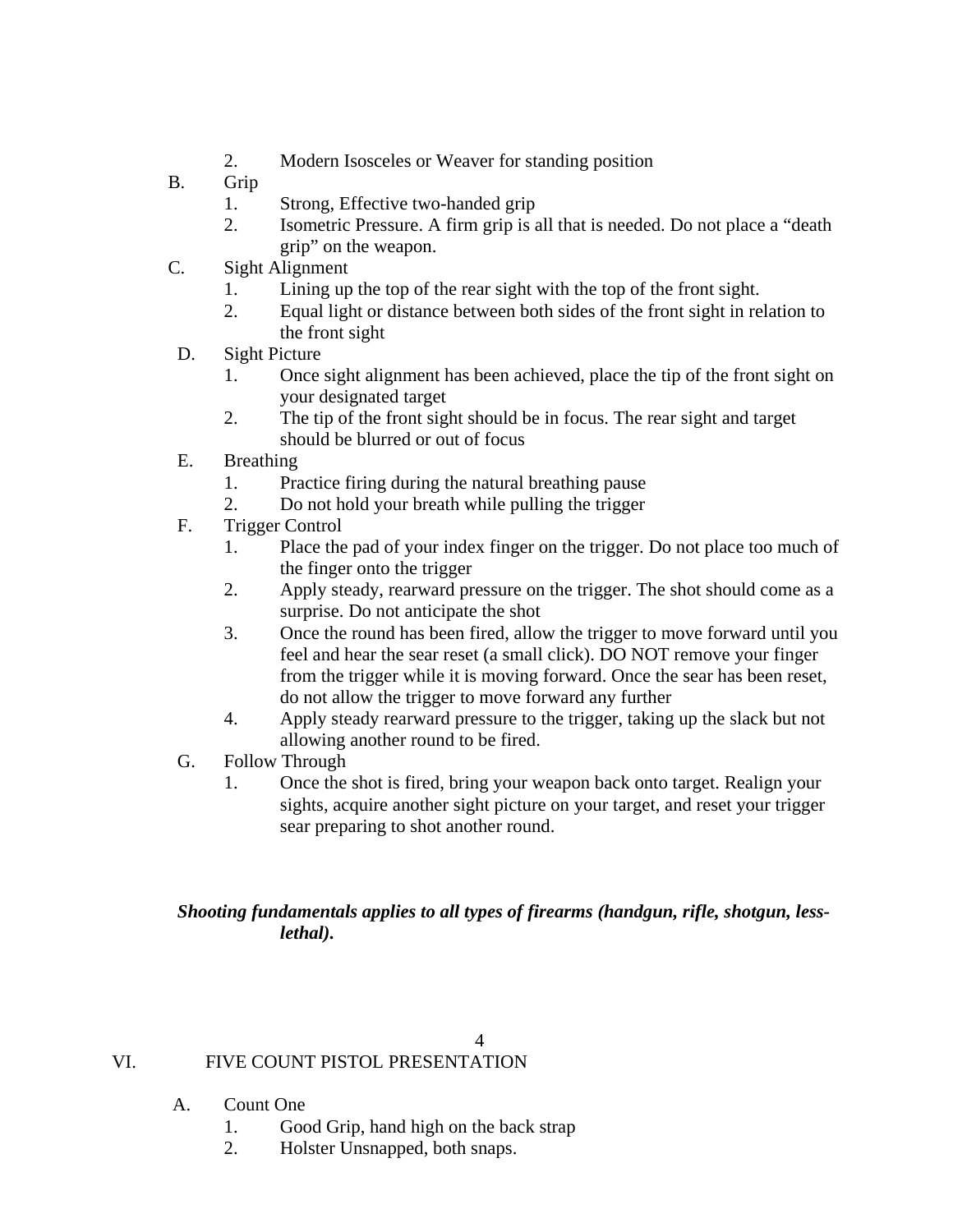- 3. Rock handgun rearward
- 4. Support hand/arm into chest position
- B. Count Two
	- 1. Pull handgun upward, clearing the front of the barrel from the holster
	- 2. Trigger finger indexed along the side of handgun
	- 3. Forearm parallel to ground
- C. Count Three
	- 1. Rotate handgun so the barrel is pointing forward, slide now parallel to the ground
	- 2. Ensure the trigger finger is still indexed along the slide
	- 3. Handgun should be slightly canted outward to ensure slide does not get caught on clothing if weapon is fired from this position
- D. Count Four
	- 1. Aggressively punch the handgun forward toward the target
	- 2. At the same time, slide the support hand across the chest and get a firm grip on the handgun while it is being extended forward toward the target. Ensure the support hand does not cross in front of the muzzle
- E. Count Five
	- 1. Align the sights and acquire a sight picture
	- 2. Press the trigger, and follow through
	- 3. Assess the threat, move to gun ready position and check for secondary threats. Move to cover if available and tactically sound. **I(e)**

### *Reverse the steps when re-holstering the weapon. Ensure the officer does not look at their holster when re-holstering.*

5

### VII. Target Assessment and Analysis **I(e, i, j)**

- A. Was the target hit? Do I need to fire more rounds?
	- 1. Fire at the suspect until it is no longer a threat
	- 2. DO NOT count your rounds

B.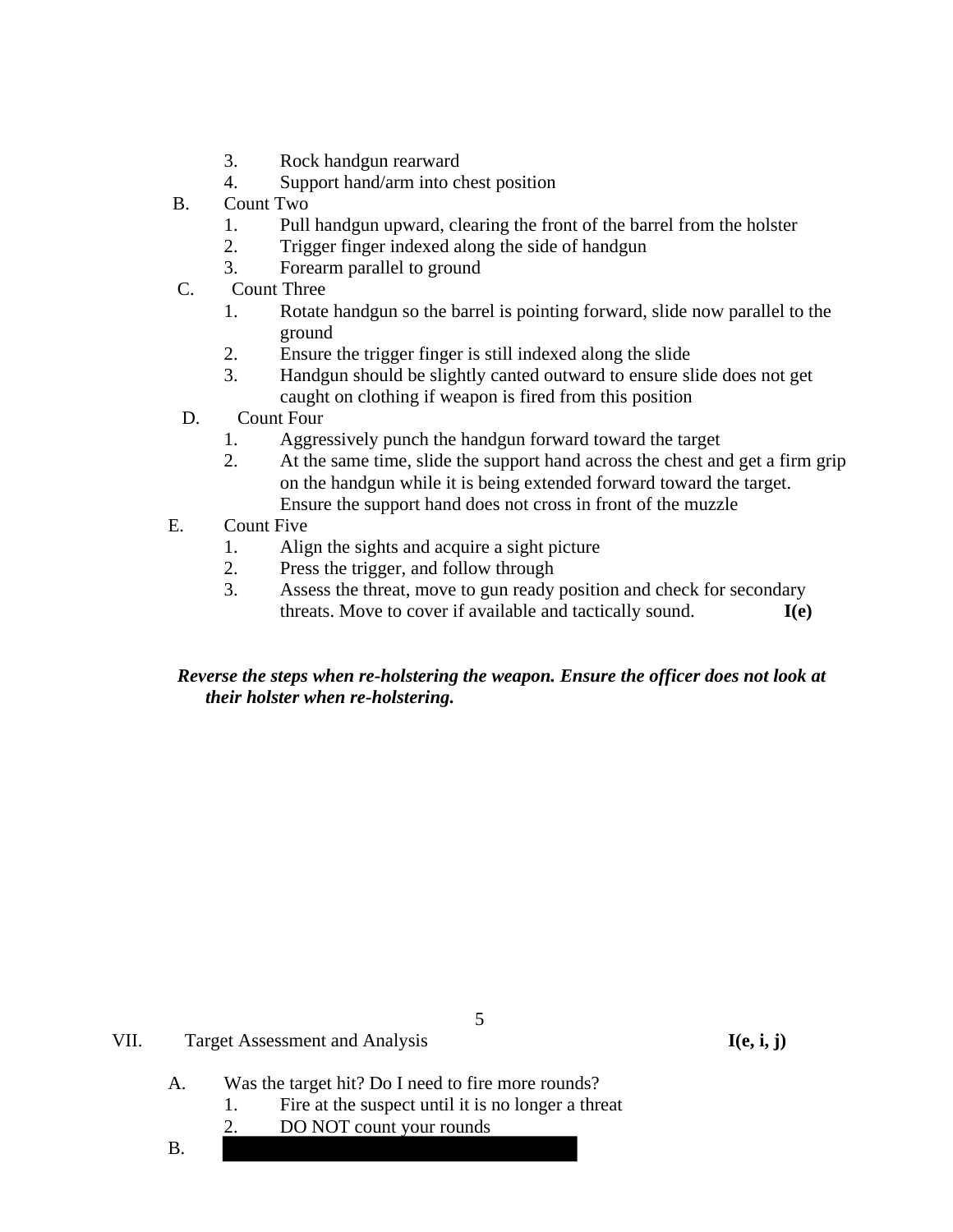



 $\overline{6}$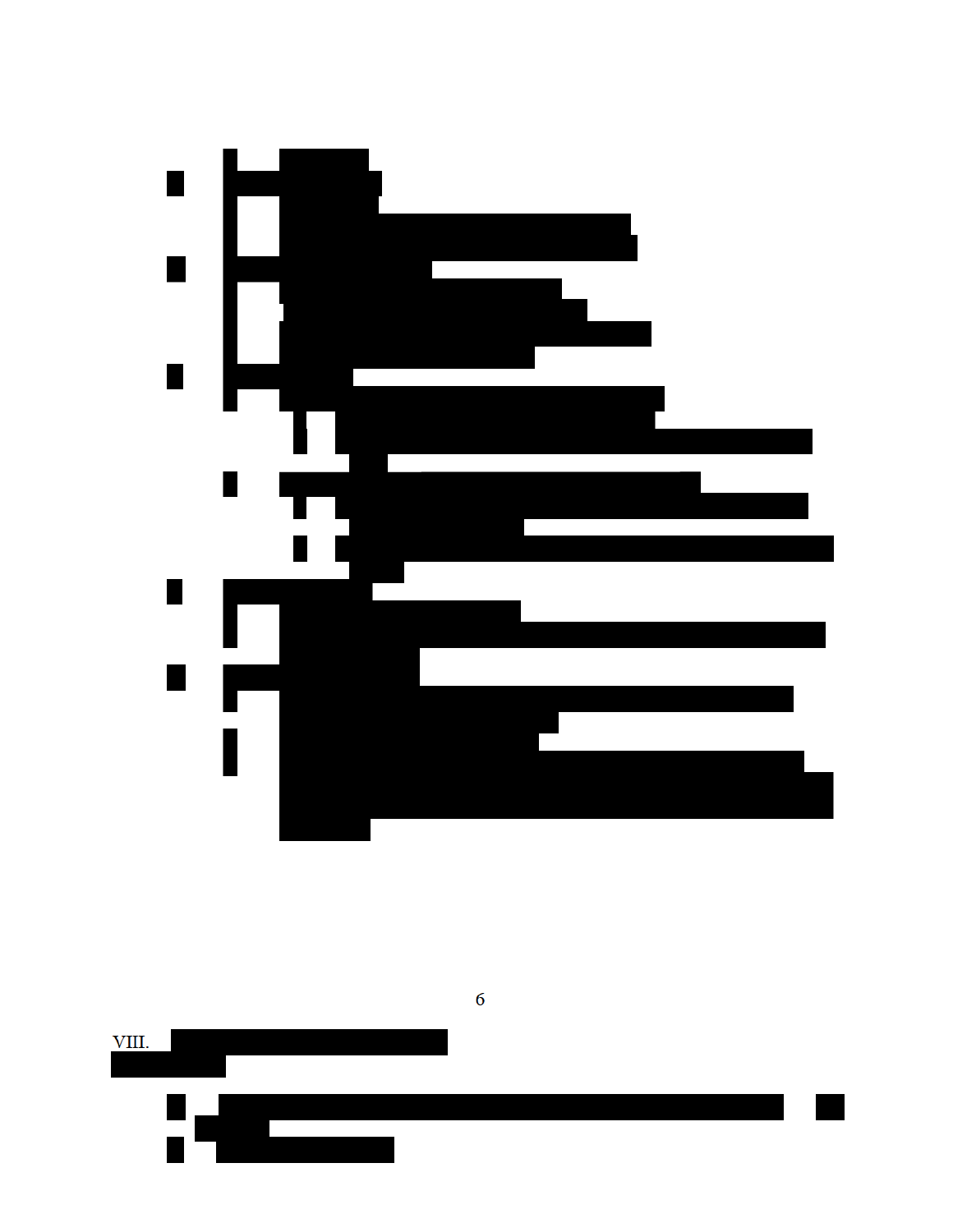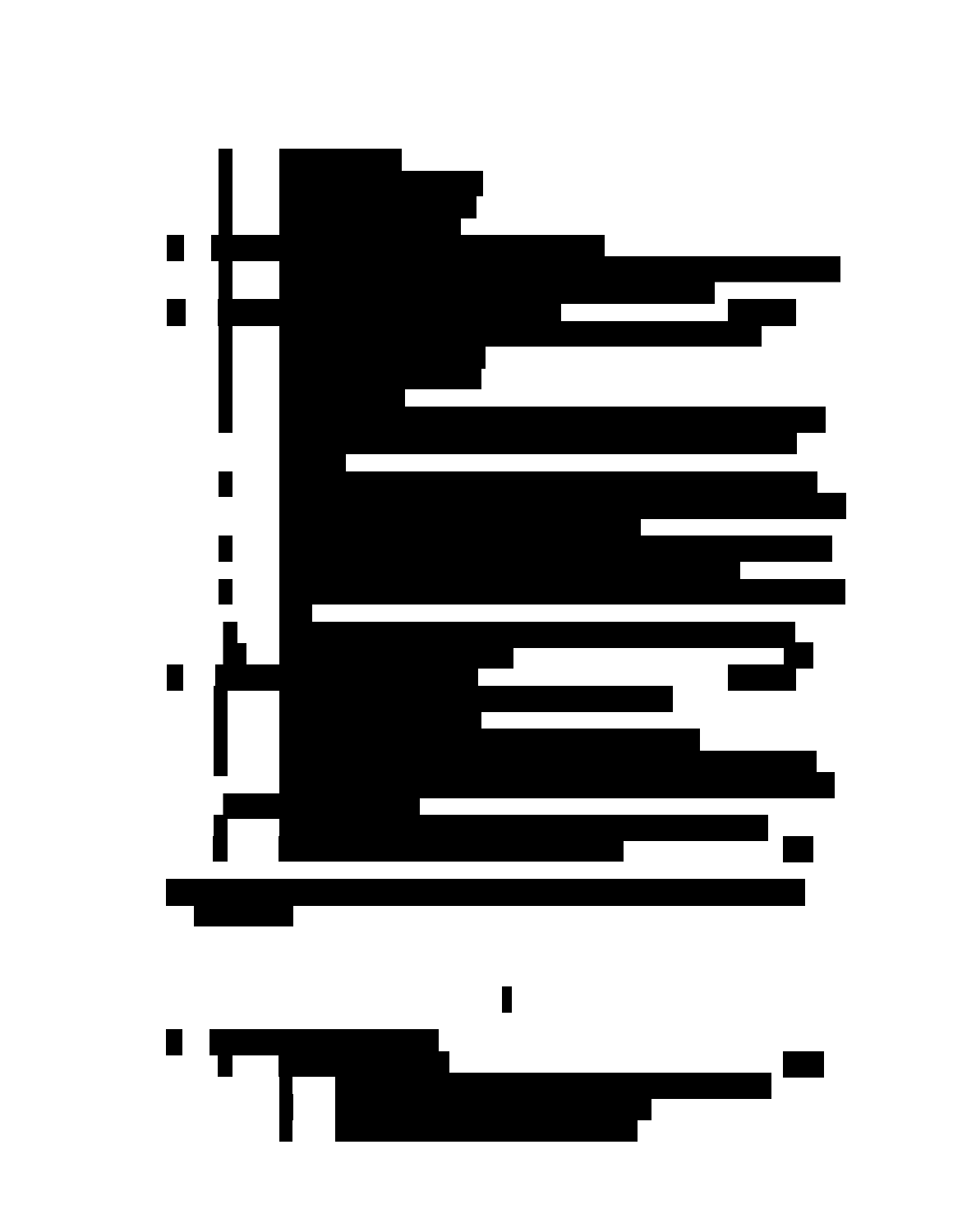